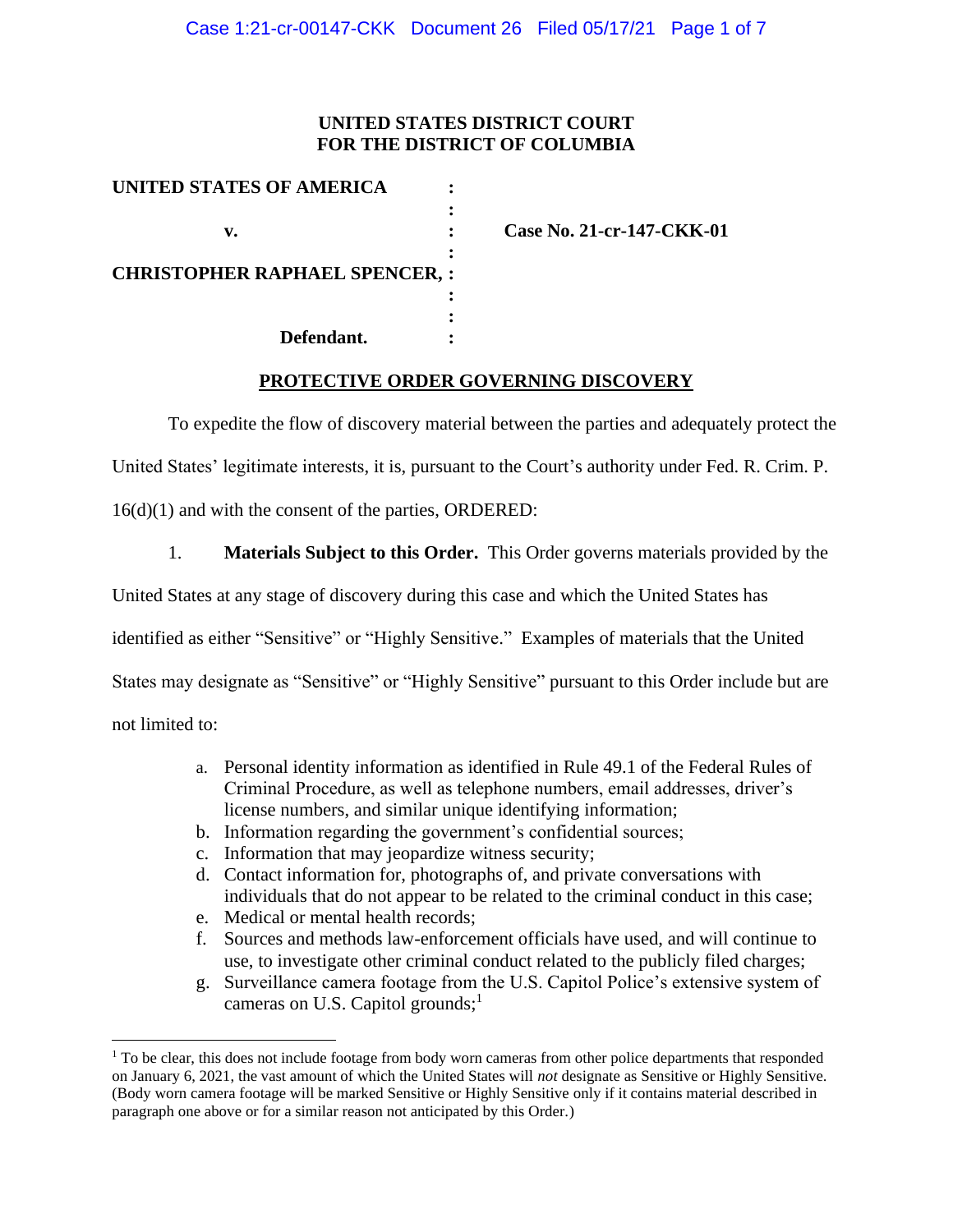- h. Repair estimates from the Architect of the Capitol;
- i. Materials designated as "security information" pursuant 2 U.S.C. §1979; and
- j. Tax returns or tax information.

This Order will not be used to designate materials as Sensitive or Highly Sensitive unless such designation is necessary for one of the reasons stated in this paragraph or for a similar reason not anticipated by this Order. The government agrees to make every effort to provide discovery in a manner that will allow for most discovery to be produced without such designations.

2. **Defendant.** Any reference to "Defendant" herein refers individually to each

defendant identified in the caption above.

3. **Legal Defense Team.** The "legal defense team" includes defense counsel

(defined as counsel of record in this case, including any post-conviction or appellate counsel)

and any attorneys, investigators, paralegals, support staff, and expert witnesses who are advising

or assisting defense counsel in connection with this case.

# 4. **Rules for the Handling of Sensitive and Highly Sensitive Materials.**

- a. **Limitations on Use.** Defendant and the legal defense team may use Sensitive and Highly Sensitive discovery materials solely in connection with the defense of this case and any other case connected to the events at the United States Capitol on January 6, 2021, including any post-conviction or appellate litigation, and for no other purpose, and in connection with no other proceeding, without further order of this Court.
- b. **Limitations on Dissemination.** No Sensitive or Highly Sensitive materials, or the information contained therein, may be disclosed to any persons other than Defendant, the legal defense team, or the person to whom the Sensitive or Highly Sensitive information solely and directly pertains or his/her counsel, without agreement of the United States or prior authorization from the Court.
- c. **Limitations on Reproduction.** Defendant, the legal defense team, and authorized persons shall not copy or reproduce the Sensitive or Highly Sensitive materials except in order to provide copies of the materials for use in connection with this case by Defendant, the legal defense team, the person to whom the Sensitive or Highly Sensitive information solely and directly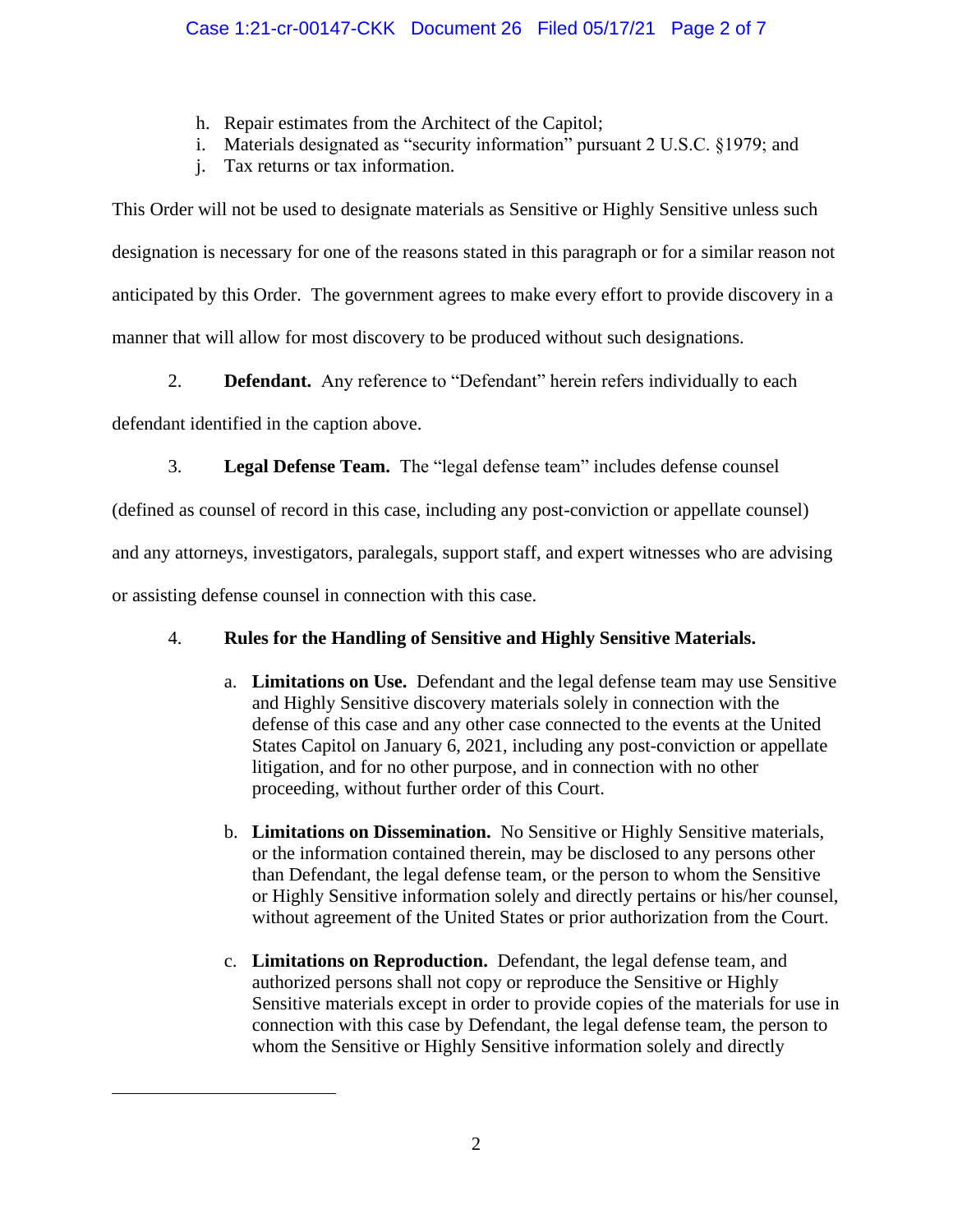pertains or his/her counsel, and other persons to whom the Court may authorize disclosure (collectively, "authorized persons").

If defense counsel provides Defendant access to Sensitive or Highly Sensitive materials, defense counsel must advise Defendant that Defendant may not record any personal identity information as identified in Rule 49.1 of the Federal Rules of Criminal Procedure or any telephone numbers, email addresses, driver's license numbers, and similar unique identifying information. By signing the attached affirmation, Defendant agrees not to do so.

Copies and reproductions, and any notes or records made in relation to the contents of the Sensitive and Highly Sensitive materials, are to be treated in the same manner as the original materials.

- d. **Court Filings.** Absent prior agreement by the parties or permission from the Court, no party shall disclose materials designated as Sensitive or Highly Sensitive in any public filing with the Court. Such materials shall be submitted under seal. The Clerk shall accept for filing under seal any filings so marked by the parties pursuant to this Order.
- e. **Court Hearings.** The restrictions in this Order shall not limit either party in the use of the materials in judicial proceedings in this case. The procedures for use of designated Sensitive and Highly Sensitive materials during any hearing or the trial of this matter shall be determined by the parties and the Court in advance of the hearing or trial. No party shall disclose materials designated Sensitive or Highly Sensitive in open court without agreement by the parties that such materials may be disclosed in open court or prior consideration by the Court.

## 5. **Additional Rules for Handling of Sensitive Materials.** The following

additional terms apply to Sensitive materials:

a. **Storage.** Sensitive materials must be maintained in the custody and control of Defendant, the legal defense team, and authorized persons. This restriction shall not apply to the person to whom the Sensitive information solely and directly pertains or his/her attorney.

## 6. **Additional Rules for Handling of Highly Sensitive Materials.** The following

additional rules apply to Highly Sensitive materials:

a. **Additional Limitations on Dissemination.** Defense counsel may not provide a copy of Highly Sensitive materials to Defendant or permit Defendant to view such materials unsupervised by defense counsel or an attorney,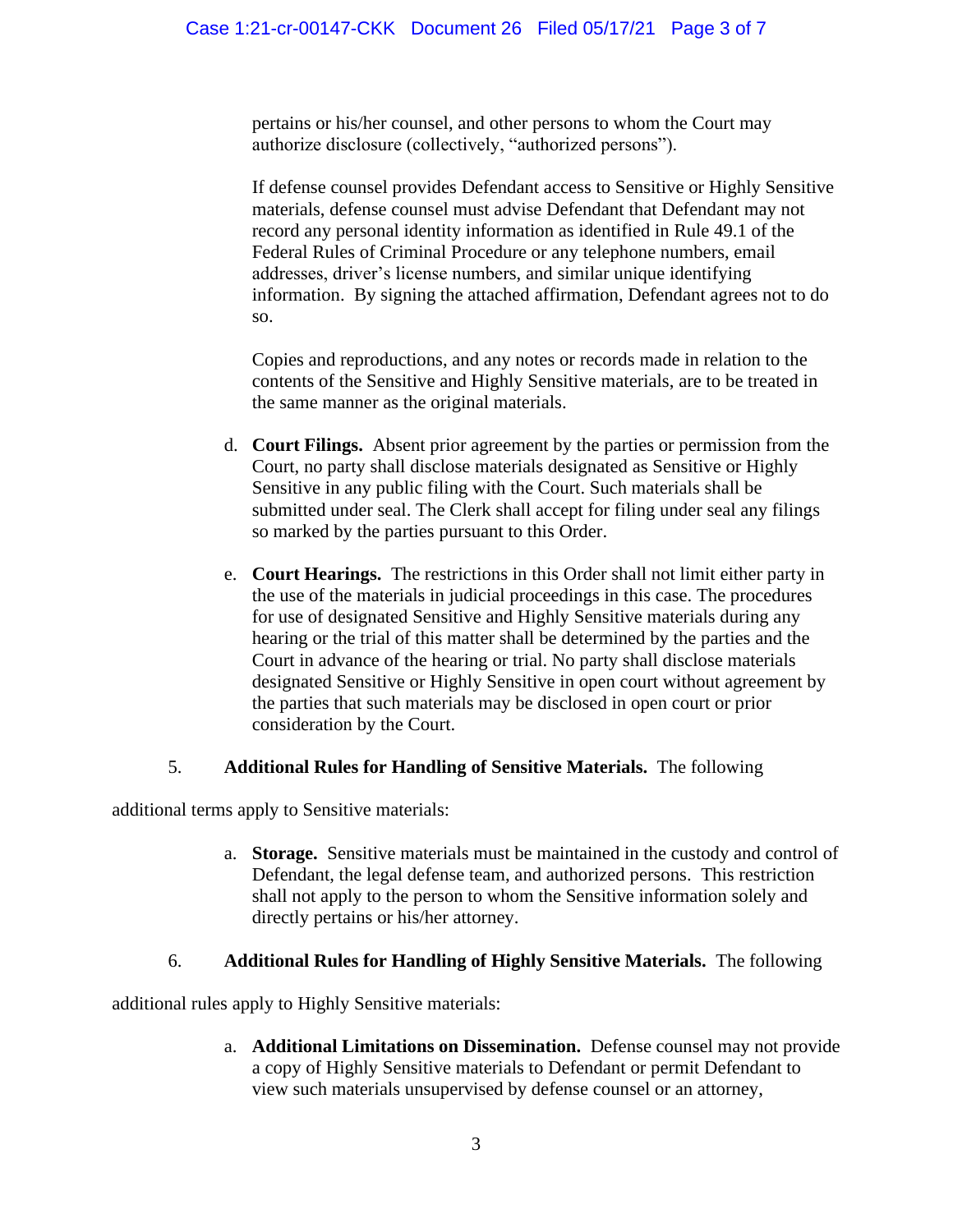investigator, paralegal, or support staff person employed by defense counsel. The parties agree that defense counsel or an attorney, investigator, paralegal, or support staff person employed by defense counsel, may supervise Defendant by allowing access to Highly Sensitive materials through a cloudbased delivery system that permits Defendant to view the materials but does not permit Defendant the ability to download; provided that, prior to doing so, defense counsel first provides notice to the United States and allow the United States to file an objection with the Court if no agreement is reached.

- b. **Additional Limitations on Reproduction.** Counsel agrees that prior to showing materials to Defendant designated as Highly Sensitive, counsel or an attorney, investigator, paralegal, or support staff person employed by defense counsel will read Defendant the relevant parts of this Order, and remind Defendant of the consequences of violating the Order. If Defendant takes notes regarding Highly Sensitive materials, counsel or an attorney, investigator, paralegal, or support staff person employed by defense counsel must take reasonable steps to determine whether Defendant has copied any personal identity information as identified in Rule 49.1 of the Federal Rules of Criminal Procedure or any telephone numbers, email addresses, driver's license numbers, and similar unique identifying information.
- c. **Storage.** Highly Sensitive materials must be maintained in the custody and control of the legal defense team and authorized persons. This restriction shall not apply to the person to whom the Highly Sensitive information solely and directly pertains or his/her attorney.

7. **Viewing by Incarcerated Defendants.** If Defendant is in the custody of the

United States Marshals Service, defense counsel is authorized to provide a copy of discovery materials to the appropriate point of contact so that the defendant can view the discovery materials, subject to the terms of this Order.

8. **Disputes.** The parties shall make a good faith effort to resolve any dispute about a sensitivity designation before requesting the Court's intervention. The United States may agree to remove or reduce a sensitivity designation without further order of this Court. Whenever the redaction of specified information will resolve the basis for which a sensitivity designation was applied, the United States will agree to redaction, and such redaction will render the materials no longer subject to this Order. Any agreement to reduce or remove a sensitivity designation or to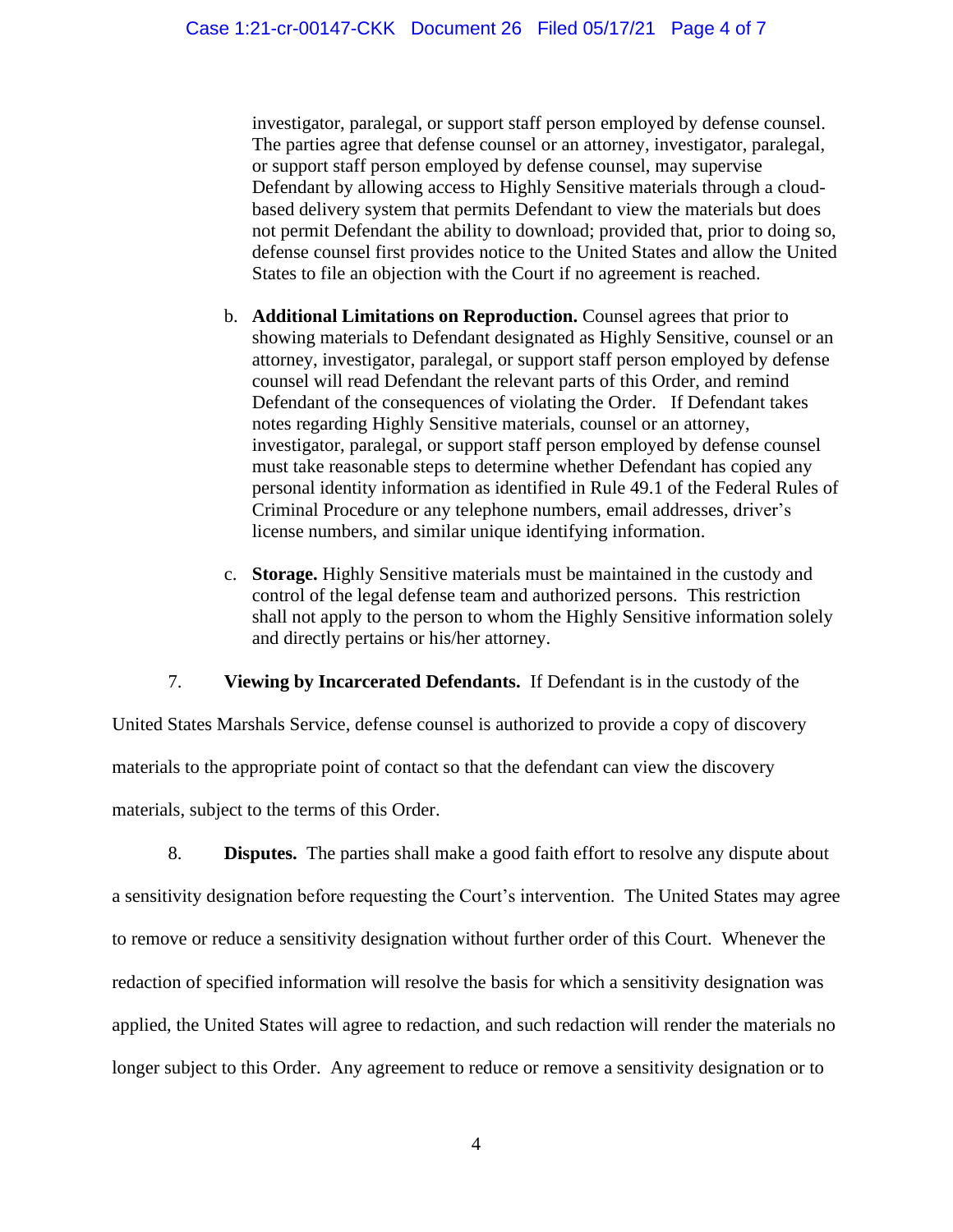#### Case 1:21-cr-00147-CKK Document 26 Filed 05/17/21 Page 5 of 7

redact specific information shall be memorialized in writing.

9. **Modification Permitted.** Nothing in this Order shall prevent any party from seeking modification of this Order nor prevent the defense from contesting a sensitivity designation. The parties agree that the burden of demonstrating the need for a protective order remains with the government at all times.

10. **Failure not Waiver.** The failure by the United States to designate any materials

as Sensitive or Highly Sensitive upon disclosure shall not constitute a waiver of the United

States' ability to later designate the materials as Sensitive or Highly Sensitive but the

government must separately identify and memorialize the changed status of those materials in

writing.

#### 11. **Automatic Exclusions from this Order.** This Order does not apply to materials

that:

- a. Are, or later become, part of the public court record, including materials that have been received in evidence in this or other public trials or hearings;
- b. Were derived directly from Defendant or that pertain solely to Defendant. Examples of such materials include Defendant's own financial records, telephone records, digital device downloads, social media records, electronic communications, arrest records, and statements to law enforcement; 2 and
- c. Materials that the defense obtains by means other than discovery.

#### 12. **Government's Discovery Obligations.** Nothing in this Order modifies the

United States' obligations at any stage of discovery in this case pursuant to Federal Rules of

Criminal Procedure 16 and 26.2, Local Criminal Rule 5.1, 18 U.S.C. § 3500 (the Jencks Act),

and the government's general obligation to produce exculpatory and impeachment information in

 $2$  Discoverable materials that were derived directly from Defendant or that pertain solely to Defendant are exempt from this Order regardless of whether the United States has designated any such materials as "Sensitive" or "Highly Sensitive" because the same materials are being provided or made available to co-defendants or other persons charged in connection with the events at the United States Capitol on January 6, 2021.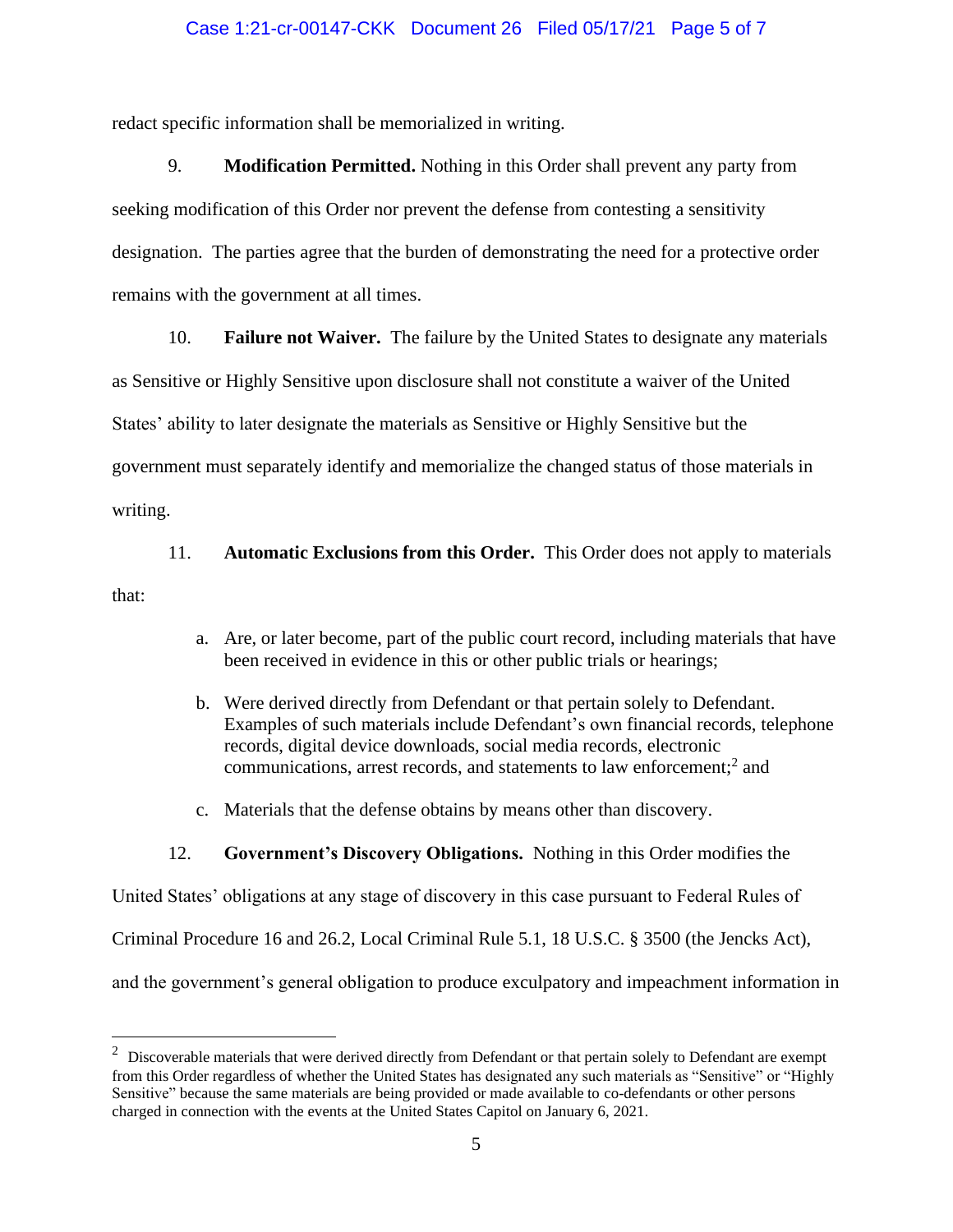#### Case 1:21-cr-00147-CKK Document 26 Filed 05/17/21 Page 6 of 7

criminal cases.

13. **Defense Counsel's Obligations.** Defense counsel must provide a copy of this Order to, and review the terms of this Order with, members of the legal defense team, Defendant, and any other person, before providing them access to Sensitive or Highly Sensitive materials. Defense counsel must obtain a fully executed copy of Attachment A before providing Defendant access to Sensitive or Highly Sensitive materials, and must file a copy with the Court within one week of execution.

14. **No Ruling on Discoverability or Admissibility**. This Order does not constitute a ruling on the question of whether any particular material is properly discoverable or admissible and does not constitute any ruling on any potential objection to the discoverability or admissibility of any material.

15. **Duration.** The terms of this Order shall remain in effect after the conclusion of this case and the parties shall be bound by it unless otherwise ordered by the Court.

**SO ORDERED** this  $\frac{17\text{th}}{17\text{th}}$  day of  $\frac{\text{May}}{\text{May}}$ , 2021.

\_\_\_\_\_\_\_\_\_\_\_\_\_\_\_\_\_\_\_\_\_\_\_\_\_\_\_\_\_\_\_\_\_\_\_\_\_ /S/

HONORABLE COLLEEN KOLLAR-KOTELLY United States District Judge